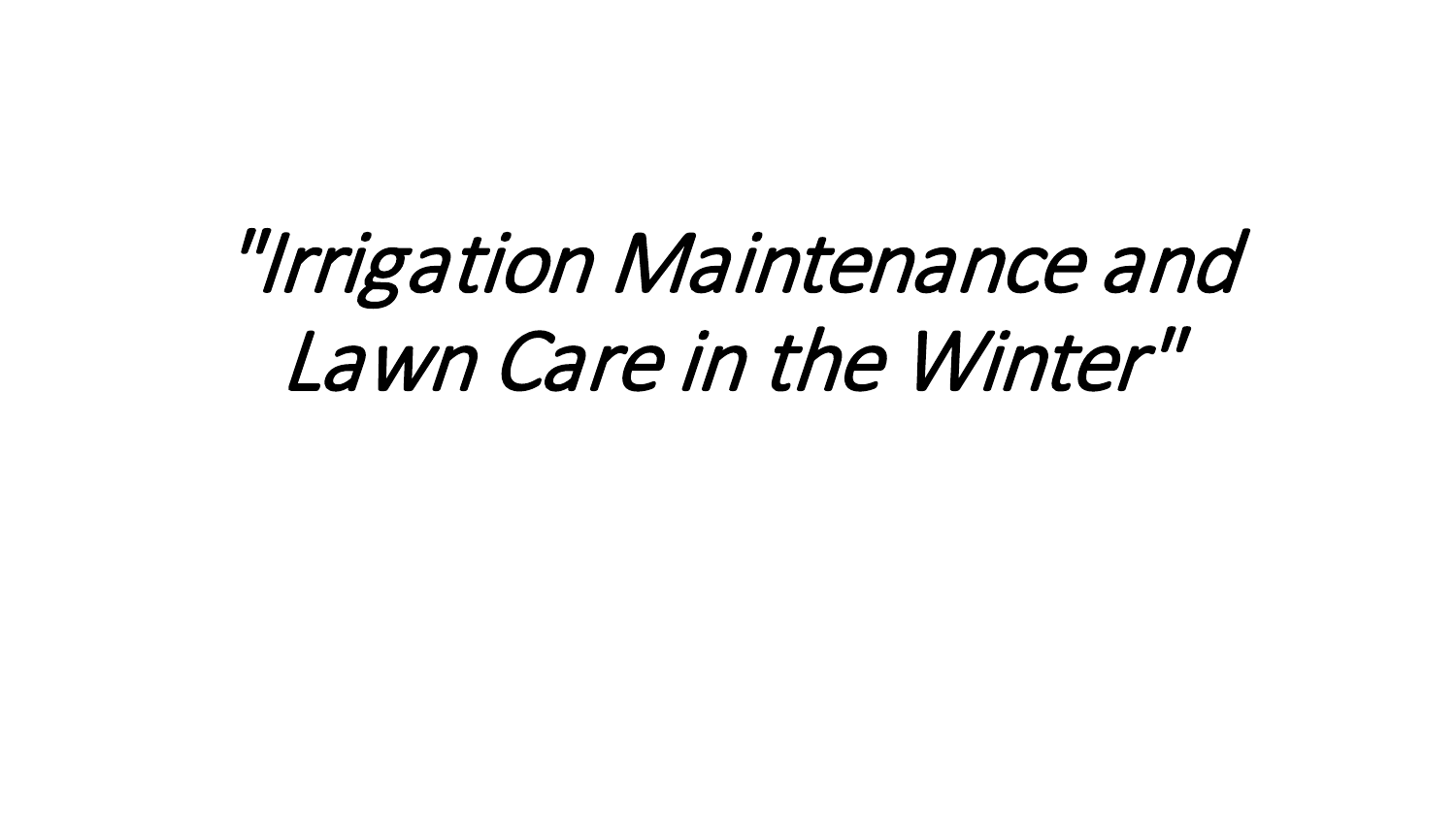# LAWN MAINTENANCE

- MOST PLANTS AND TURF GO DORMANT AS THE TEMPERATURES DROP.
- WE WILL HAVE REDUCED MAINTENANCE SERVICES DUE TO THE LACK OF GROWTH.
- TRIMMING IS REDUCED AS WELL FOR THE SAME REASON.
- SHOULD THERE BE SIGNIFICANT TEMPERATURE DROP OR FROST DURING THE SEASON THERE COULD BE SOME DAMAGE.
	- DON'T FRET, MOST OF THE DAMAGE IS ONLY TO THE LEAVES AND THE GRASS BLADES. AS THE TEMPERATURES RISE THE NEW GROWTH WILL PUSH OUT.
	- WE WILL REFRAIN FROM TRIMMING THE DEAD BRANCHES UNTIL AFTER LAST FREEZE OR LOWER TEMPERATURES ARE GONE.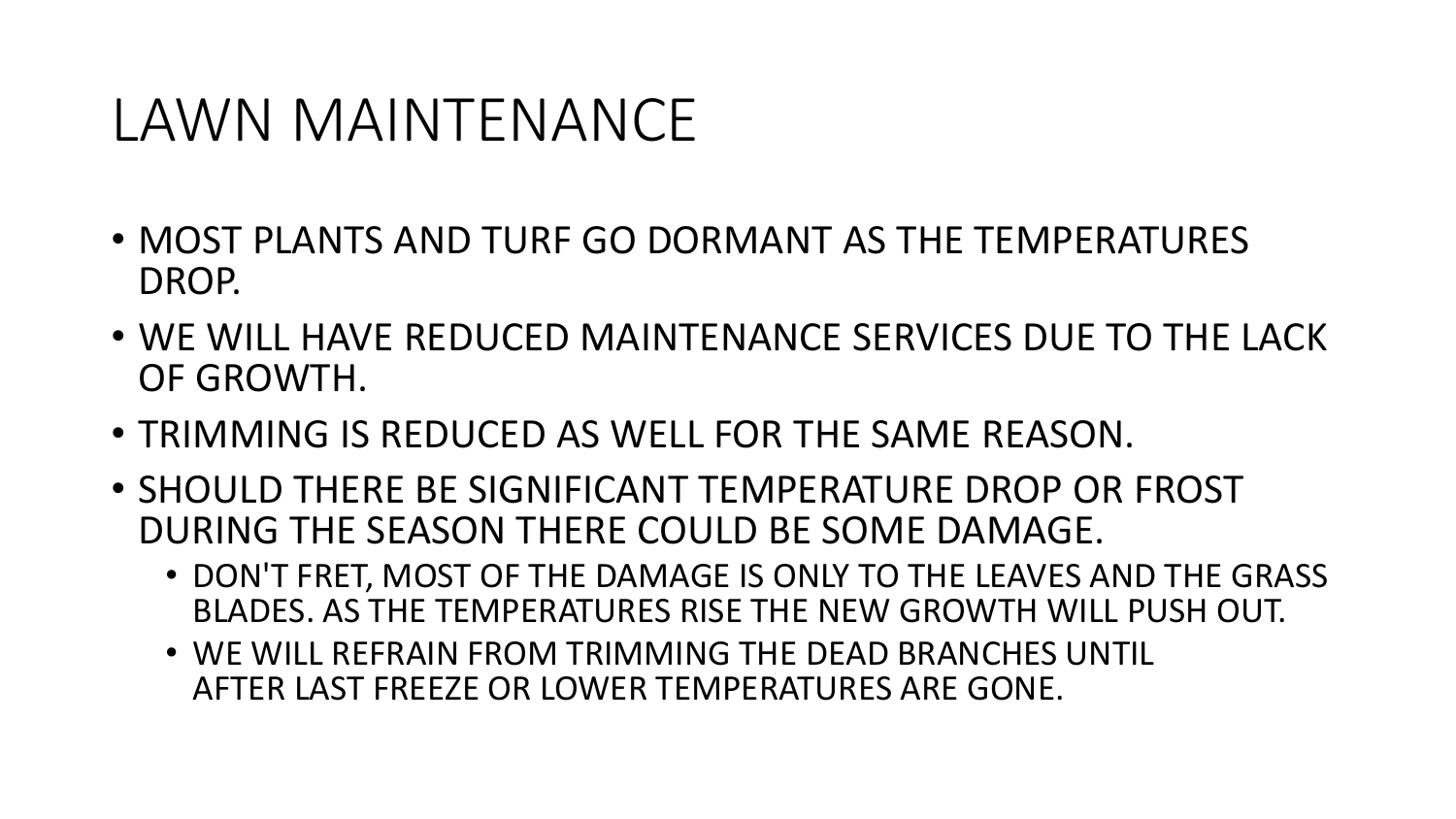#### PALM TREE DAMAGE

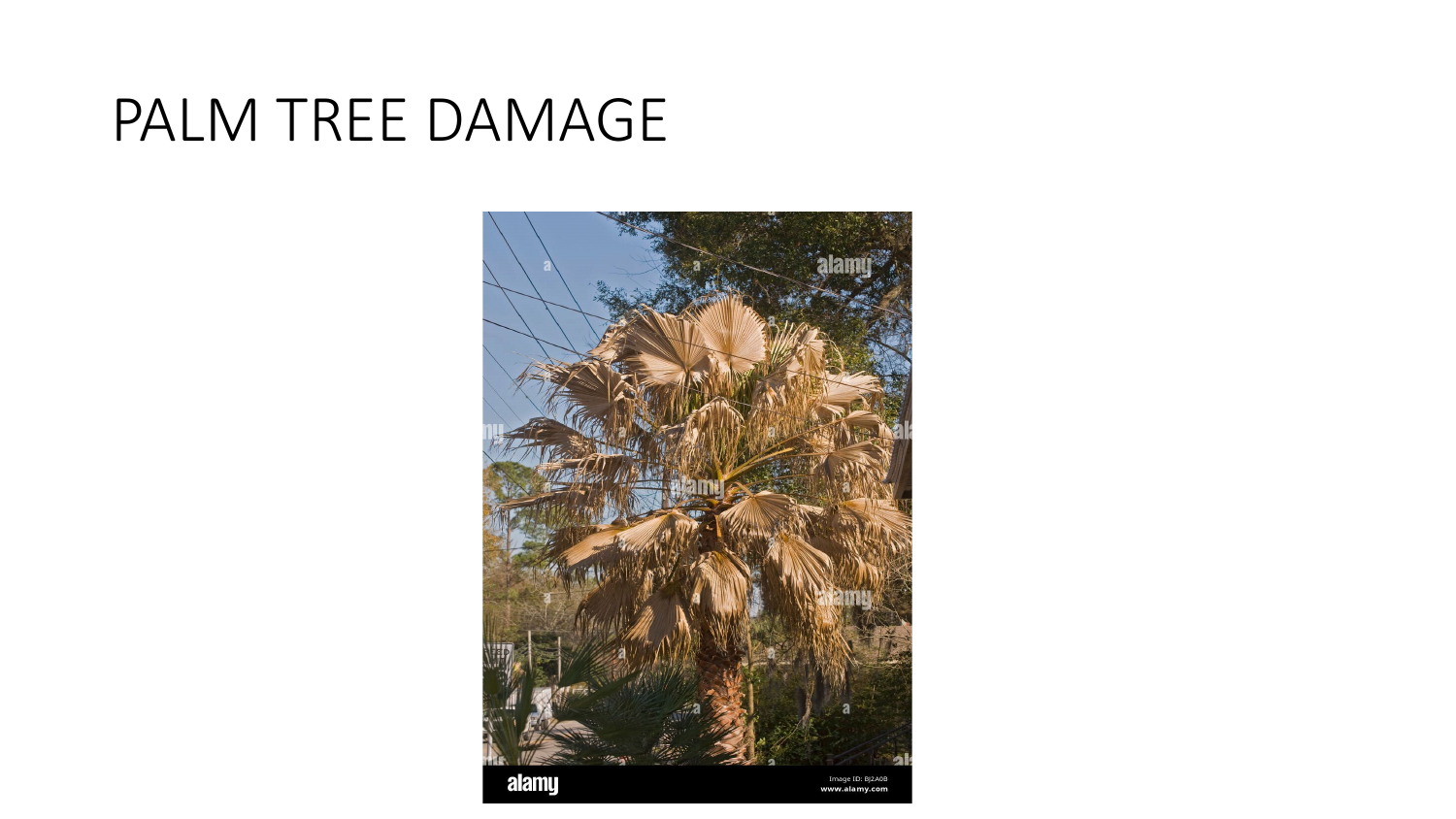## PLANT AND TURF DAMAGE

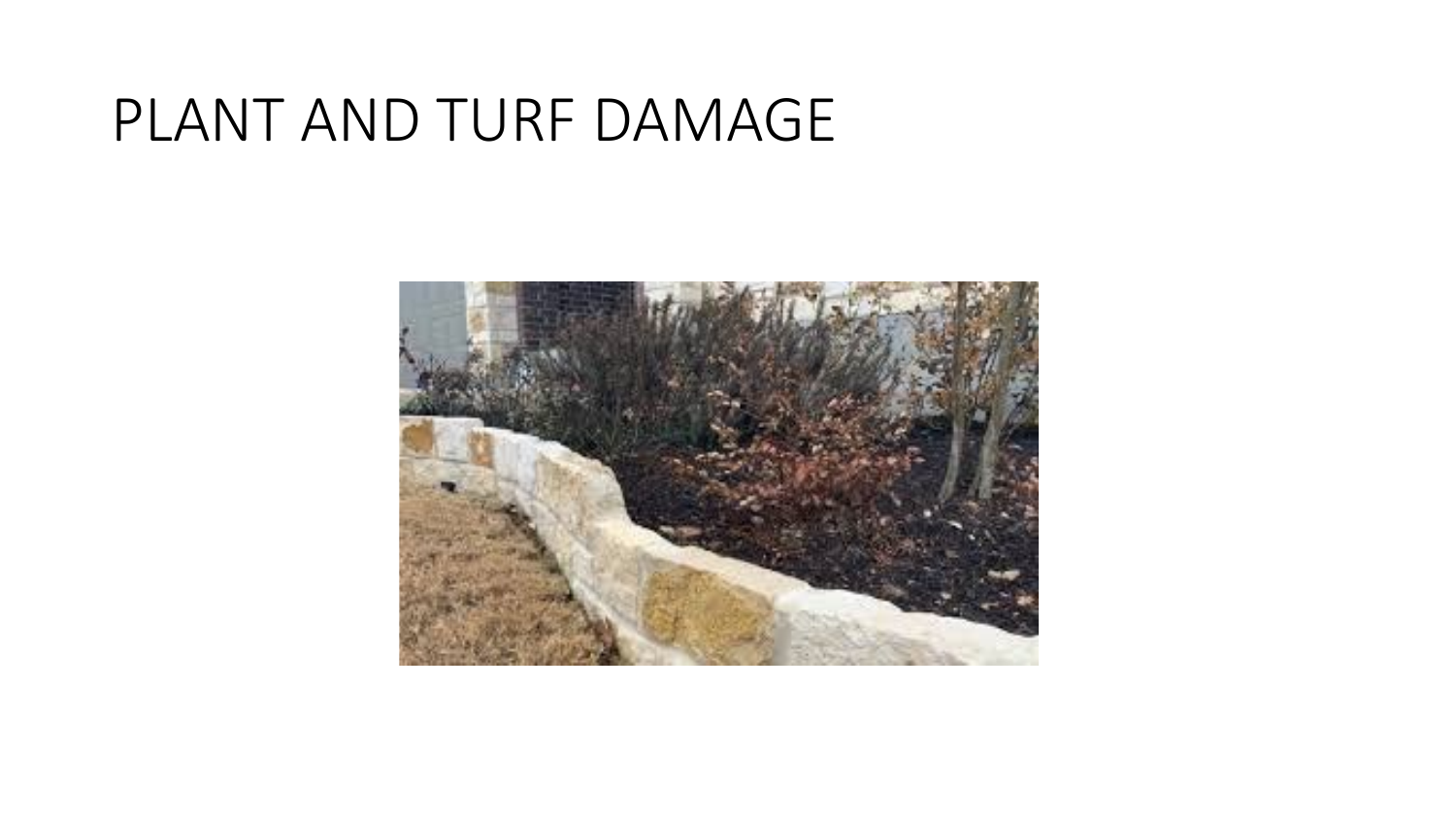#### TURF AND PLANT DAMAGE

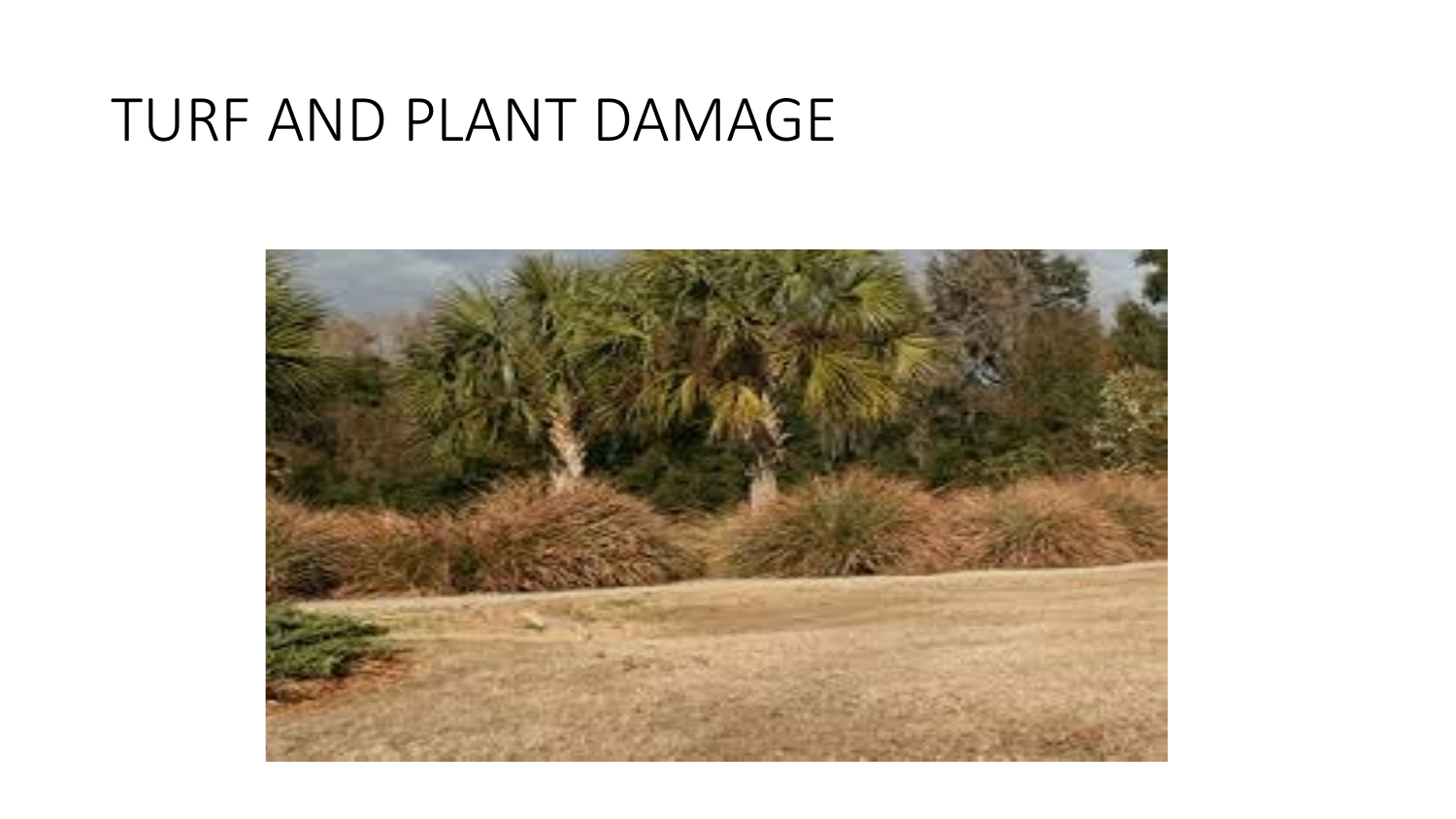## DAMAGED BUT NOT DEAD

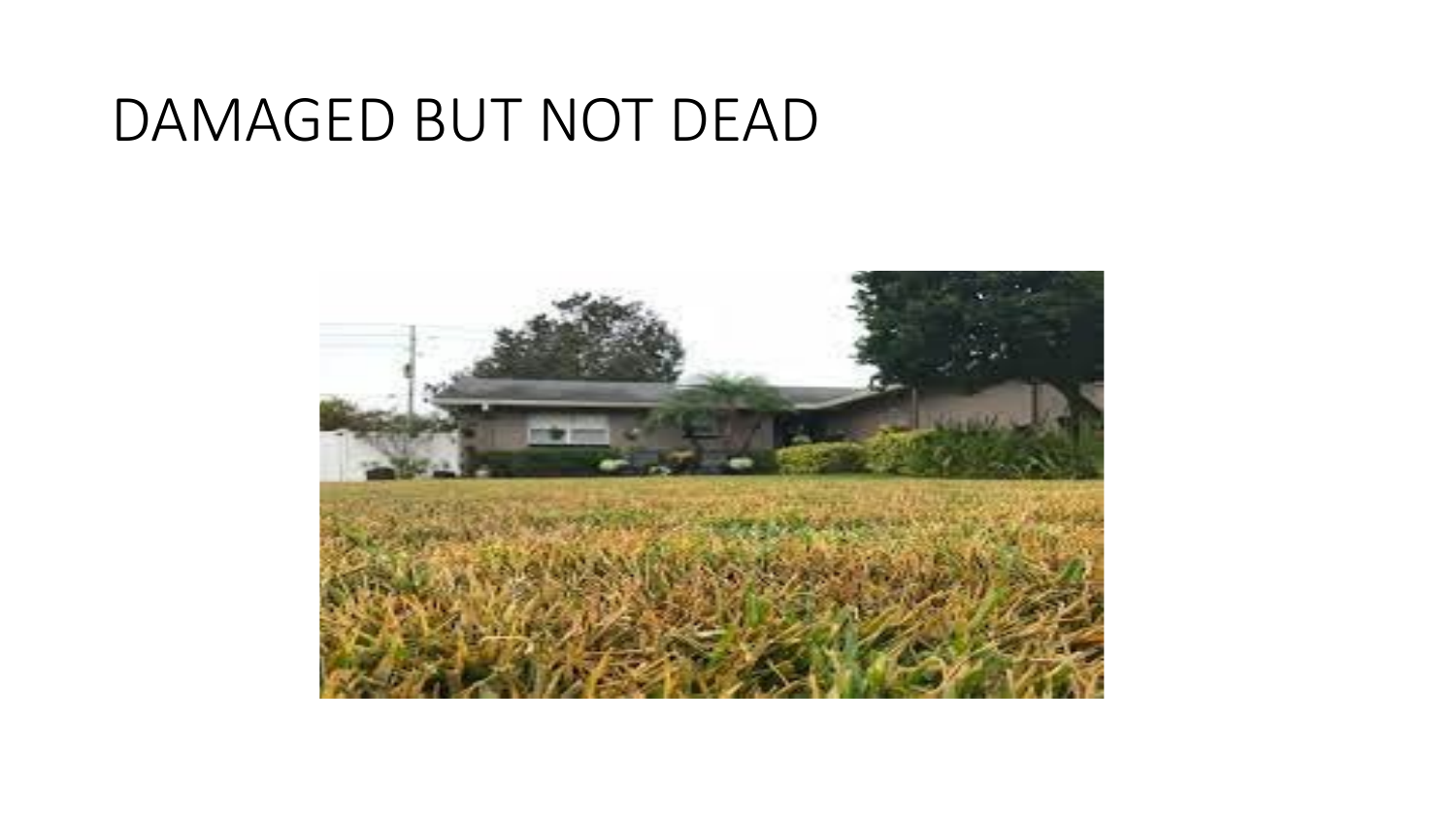## FROST ON TURF

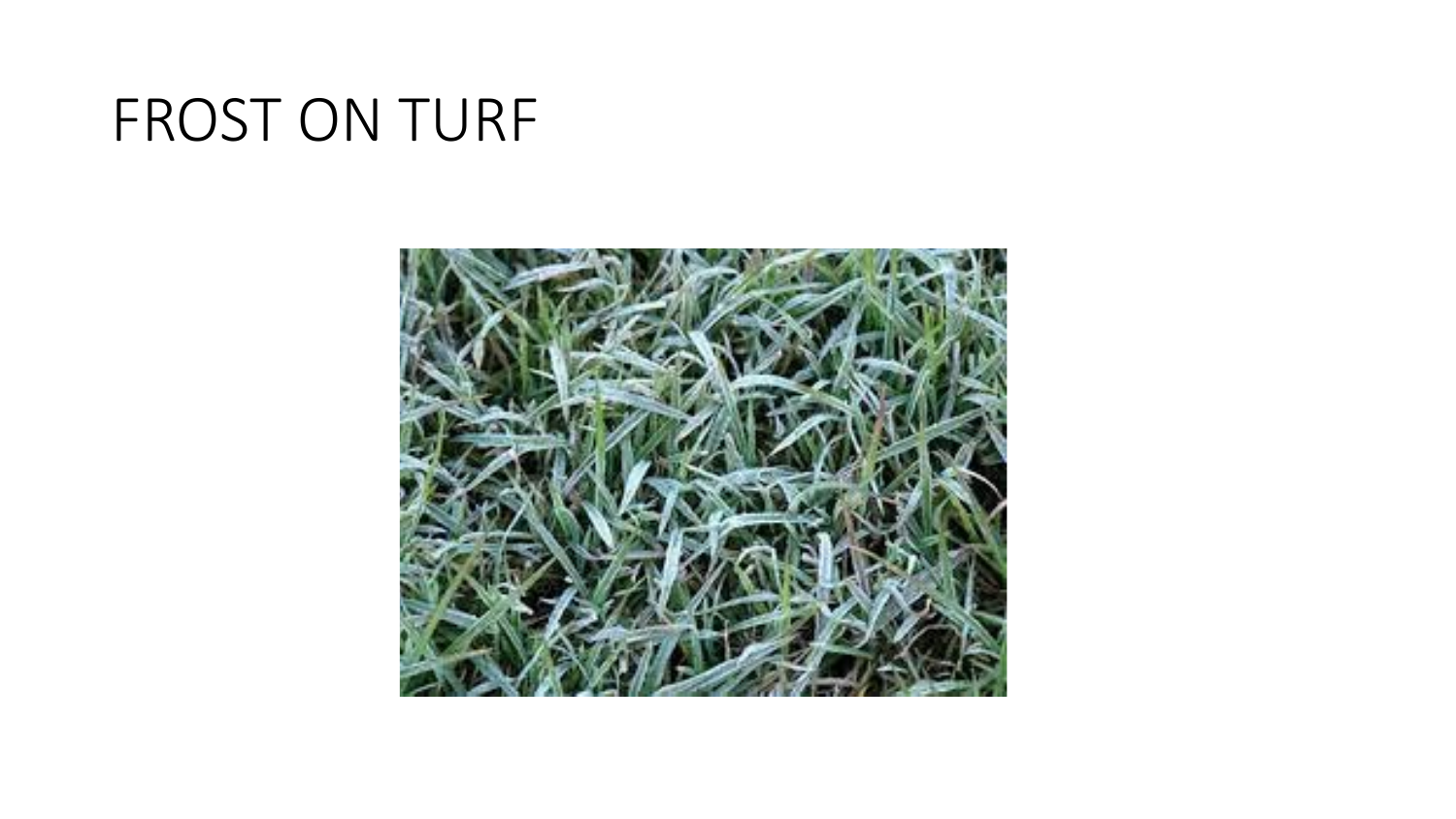## ADDING WINTER RYE

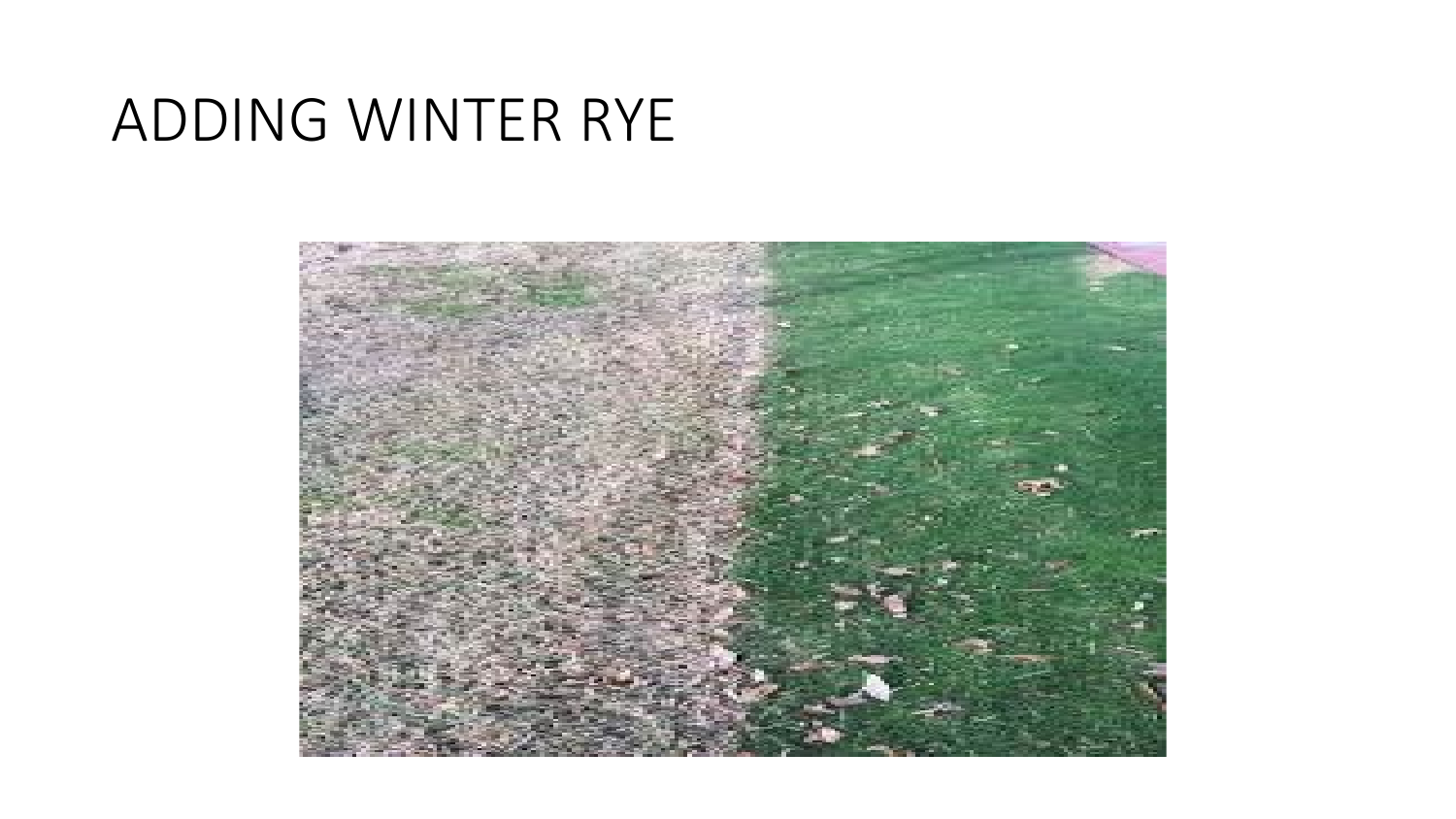# PLANT COVERINGS

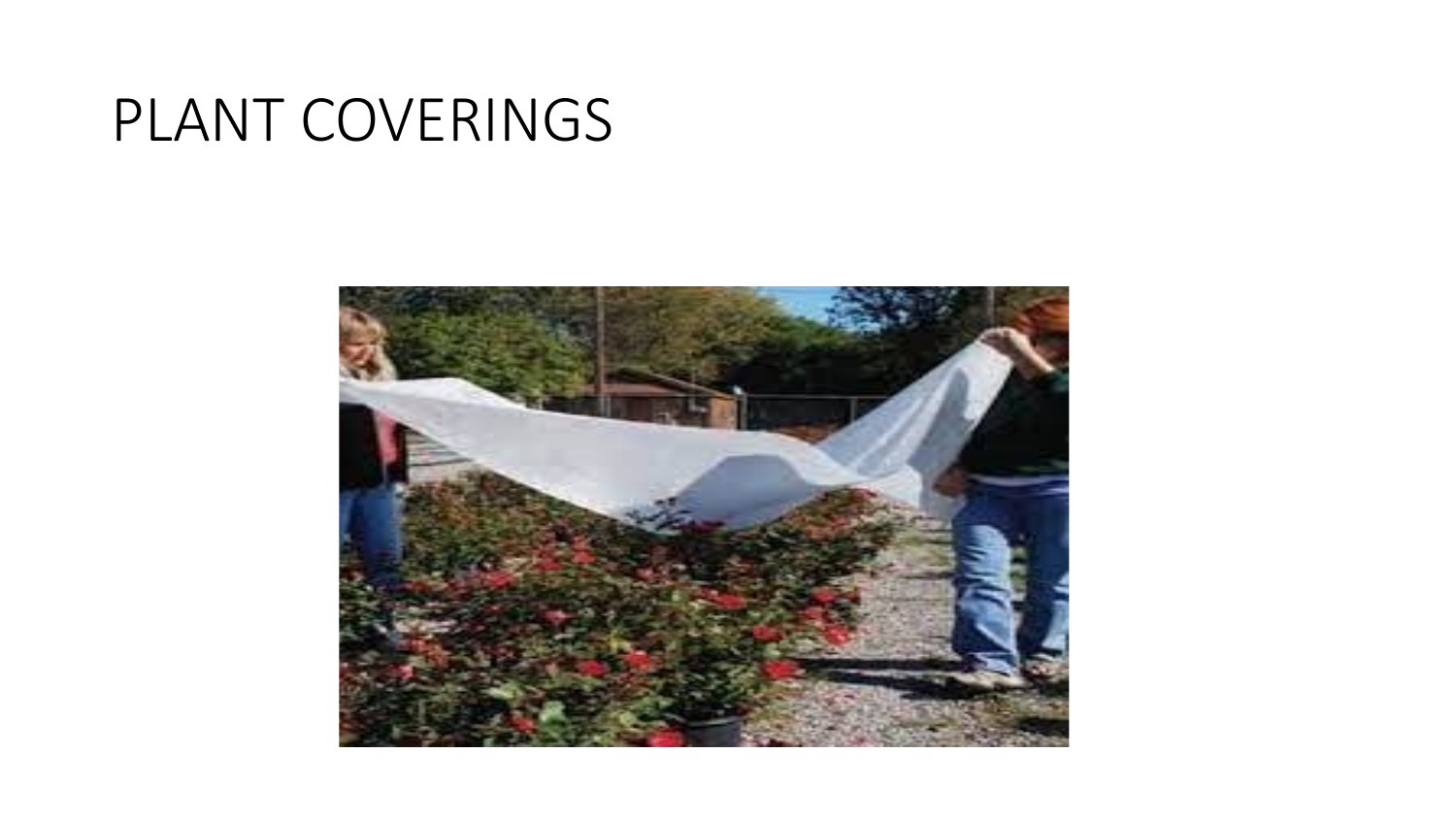## PROPER PLANT COVERINGS

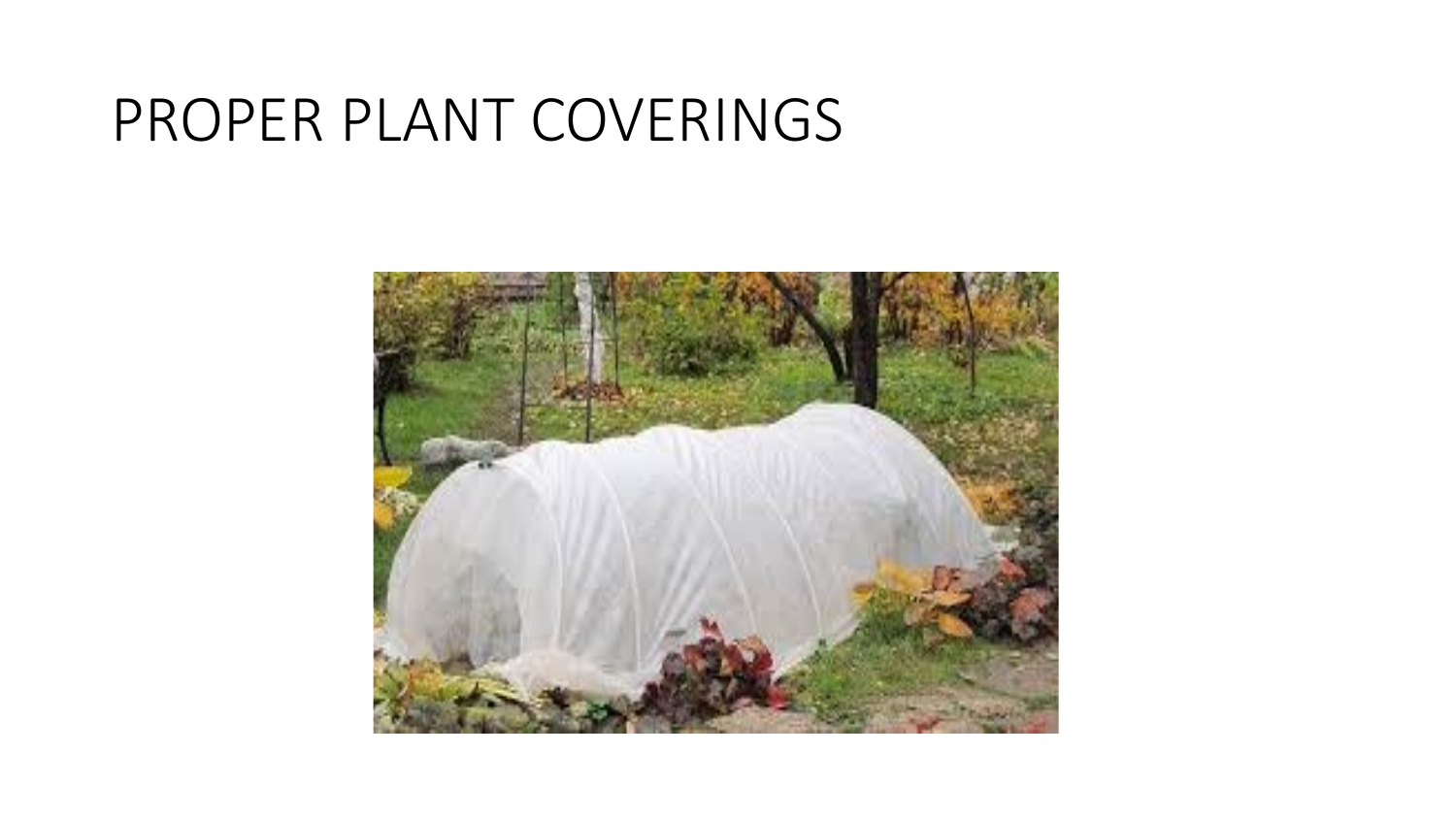#### WATERING

- HOW MUCH IS TOO MUCH
	- MOST PEOPLE WATER THE SAME ALL YEAR LONG
	- REDUCE WATER TO JUST 1 DAY PER WEEK
	- AS TEMPERATURES START TO RISE IN EARLY SPRING WE CAN INCREASE.
	- FREEZING TEMPERATURES ARE NOT A GREAT CONCERN FOR UNDERGROUND PIPES. ANY ABOVE GROUND PIPING THE TEMPERATURE HAS TO BE BELOW 32 DEGREES FOR A FEW HOURS BEFORE THERE IS A PROBLEM.
	- NOW IS A GREAT TIME TO MAKE ANY IMPROVEMENTS OR ADJUSTMENTS TO YOUR IRRIGATION SYSTEM
		- SCHEDULING IS USUALLY EASIER AND IF IT ISN'T IT IS NOT AS URGENT.